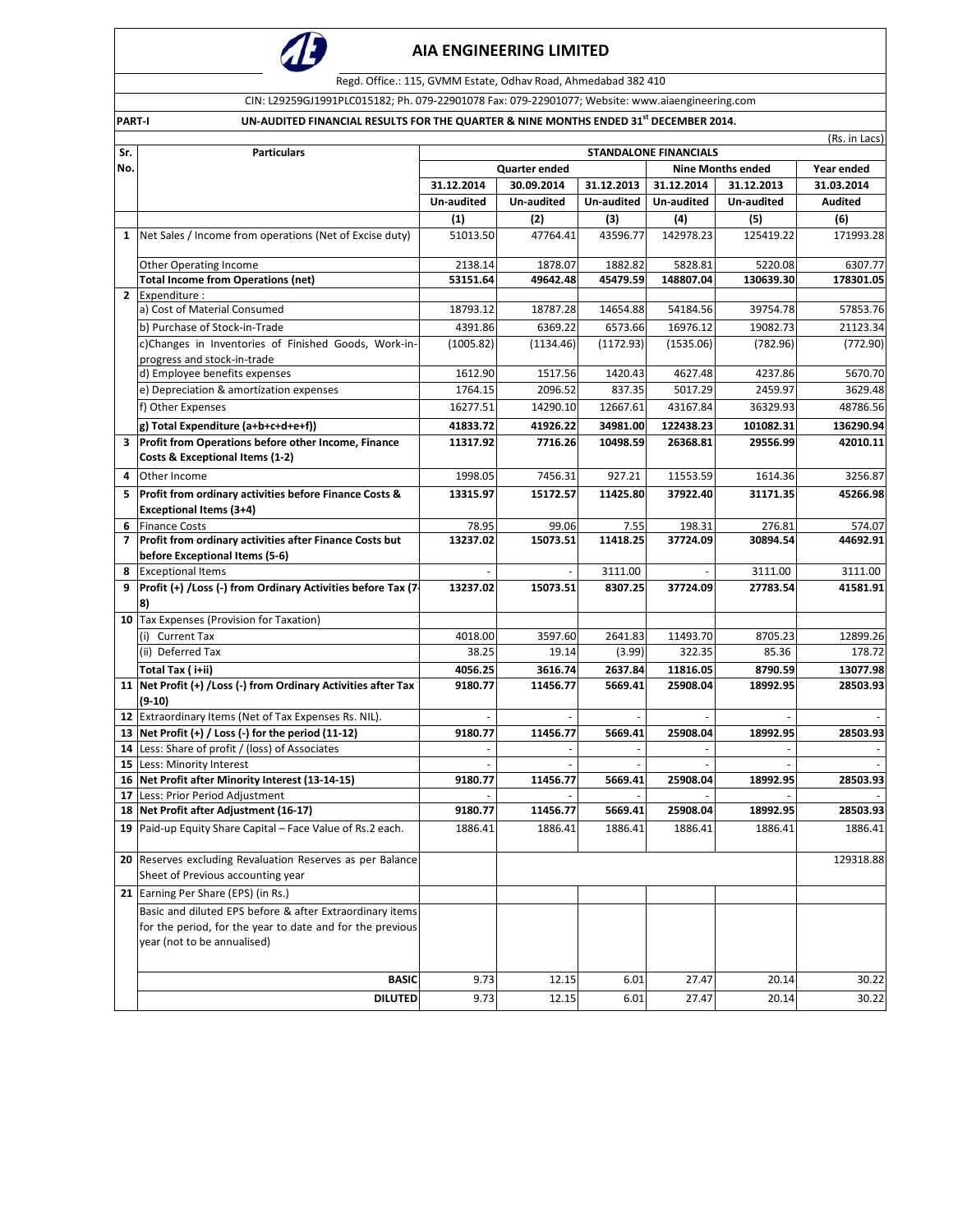

|                | Regd. Office.: 115, GVMM Estate, Odhav Road, Ahmedabad 382 410                                         |            |                          |            |                              |            |            |  |  |  |
|----------------|--------------------------------------------------------------------------------------------------------|------------|--------------------------|------------|------------------------------|------------|------------|--|--|--|
|                | CIN: L29259GJ1991PLC015182; Ph. 079-22901078 Fax: 079-22901077; Website: www.aiaengineering.com        |            |                          |            |                              |            |            |  |  |  |
|                |                                                                                                        |            |                          |            |                              |            |            |  |  |  |
|                | UN-AUDITED FINANCIAL RESULTS FOR THE QUARTER & NINE MONTHS ENDED 31st DECEMBER 2014.<br><b>PART II</b> |            |                          |            |                              |            |            |  |  |  |
| Sr.            | <b>Particulars</b>                                                                                     |            |                          |            | <b>STANDALONE FINANCIALS</b> |            |            |  |  |  |
| No.            |                                                                                                        |            | <b>Quarter ended</b>     |            | Nine months ended            | Year ended |            |  |  |  |
|                |                                                                                                        | 31.12.2014 | 30.09.2014               | 31.12.2013 | 31.12.2014                   | 31.12.2013 | 31.03.2014 |  |  |  |
| А.             | <b>PARTICULARS OF SHAREHOLDING</b>                                                                     |            |                          |            |                              |            |            |  |  |  |
| $\mathbf{1}$   | <b>Public Shareholding</b>                                                                             |            |                          |            |                              |            |            |  |  |  |
|                | No. of Equity Shares                                                                                   | 36171450   | 36171450                 | 36171250   | 36171450                     | 36171250   | 36171250   |  |  |  |
|                | Percentage of Shareholding                                                                             | 38.35%     | 38.35%                   | 38.35%     | 38.35%                       | 38.35%     | 38.35%     |  |  |  |
| $\overline{2}$ | Promoters & Promoter group Shareholding                                                                |            |                          |            |                              |            |            |  |  |  |
|                | (a)-Pledged/Encumbered - Number of Shares                                                              | <b>NIL</b> | <b>NIL</b>               | <b>NIL</b> | <b>NIL</b>                   | <b>NIL</b> | <b>NIL</b> |  |  |  |
|                | Percentage of shares (as a % of the total<br>shareholding of promoter and<br>promoter group)           | N.A.       | N.A.                     | N.A.       | N.A.                         | N.A.       | N.A.       |  |  |  |
|                | - Percentage of shares (as a % of the total share<br>capital of the Company).                          | N.A.       | N.A.                     | N.A.       | N.A.                         | N.A.       | N.A.       |  |  |  |
|                | (b) Non-encumbered                                                                                     |            |                          |            |                              |            |            |  |  |  |
|                | - Number of Shares                                                                                     | 58148920   | 58148920                 | 58149120   | 58148920                     | 58149120   | 58149120   |  |  |  |
|                | - Percentage of shares (as a % of the total<br>shareholding of promoter and<br>promoter group)         | 100%       | 100%                     | 100%       | 100%                         | 100%       | 100%       |  |  |  |
|                | - Percentage of shares (as a % of the total share<br>capital of the Company).                          | 61.65%     | 61.65%                   | 61.65%     | 61.65%                       | 61.65%     | 61.65%     |  |  |  |
|                | <b>Particulars</b>                                                                                     |            | Quarter ended 31.12.2014 |            |                              |            |            |  |  |  |
| В              | <b>INVESTOR COMPLAINTS</b>                                                                             |            |                          |            |                              |            |            |  |  |  |
|                | Pending at the beginning of the year                                                                   |            | <b>NIL</b>               |            |                              |            |            |  |  |  |
|                | Received during the quarter                                                                            |            | <b>NIL</b>               |            |                              |            |            |  |  |  |
|                | Disposed of during the quarter                                                                         |            | <b>NIL</b>               |            |                              |            |            |  |  |  |
|                | Remaining unresolved at the end of the quarter                                                         |            | <b>NIL</b>               |            |                              |            |            |  |  |  |
|                |                                                                                                        |            |                          |            |                              |            |            |  |  |  |
|                |                                                                                                        |            |                          |            |                              |            |            |  |  |  |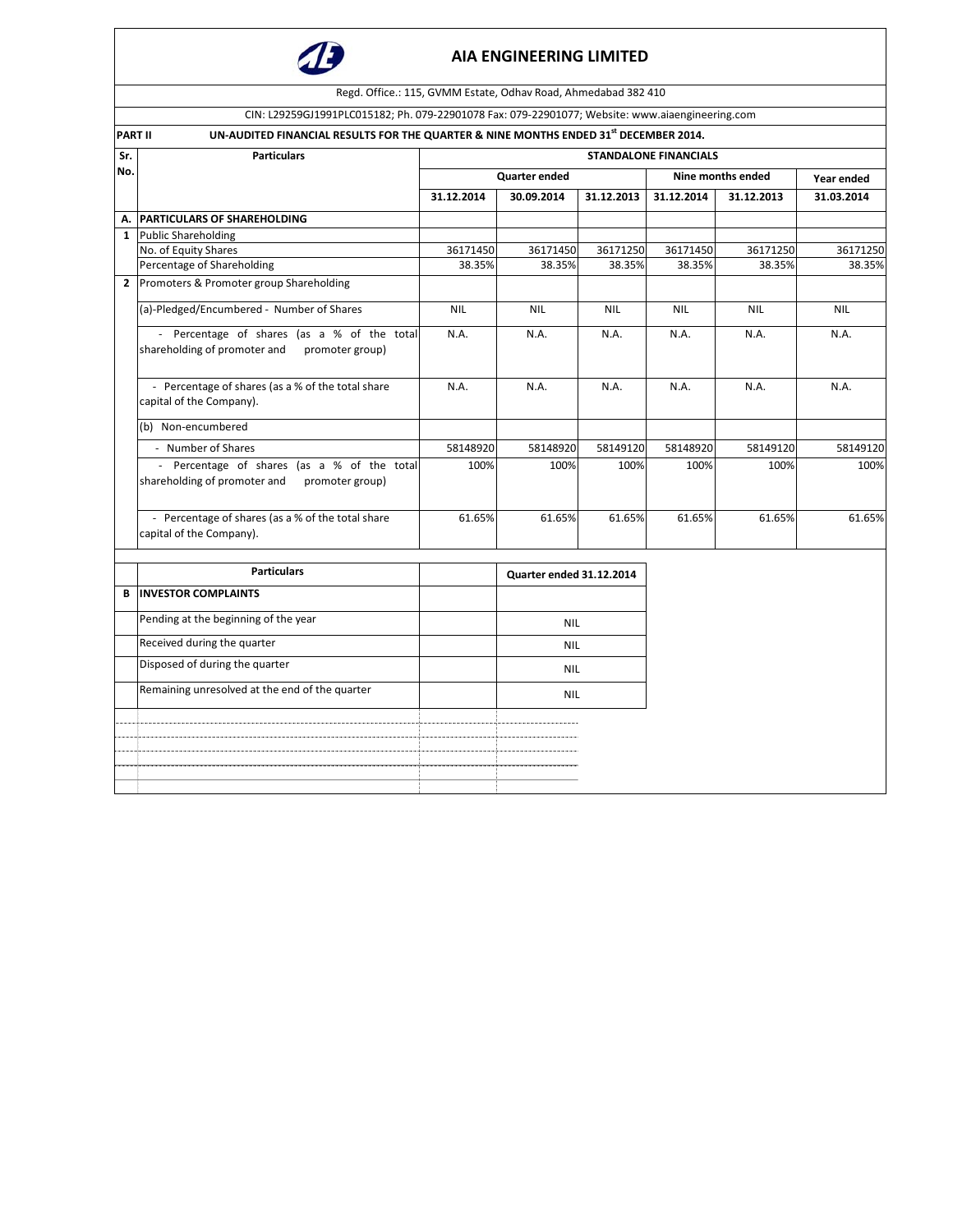# **Note: ‐ (Standalone)**

- 1. The above Un-audited Financial Results for the Quarter and Nine months ended 31<sup>st</sup> December 2014 have been reviewed by the Audit Committee and were taken on record by the Board of Directors in their respective meetings held on 5<sup>th</sup> February 2015.
- 2. The Un-audited Financial Results for the Quarter and Nine months ended 31<sup>st</sup> December 2014 have been Limited Reviewed by the Statutory Auditors of the Company.
- 3. The Company has only one primary segment i.e. manufacturing of High Chrome Mill Internals.
- 4. The consolidated Financial Results comprises of the results of the parent company i.e. AIA Engineering Ltd. and its Subsidiaries viz. Welcast Steels Ltd., Bangalore, Vega Industries (Middle East) F.Z.E.,UAE, Vega Industries Ltd., U.K., Vega Industries Ltd., U.S.A., Vega Steel Industries (RSA) (Proprietary) Ltd., South Africa and Wuxi Weigejia Trade Co. Ltd., China.
- 5. The previous Period / Year figures have been regrouped, reclassified and restated wherever necessary to make them comparable with the current periods / Year figures.

 By Order of Board of Directors For AIA Engineering Ltd.

Place: Ahmedabad (Bhadresh K. Shah) Date: 5th February 2015 Managing Director

Sd/-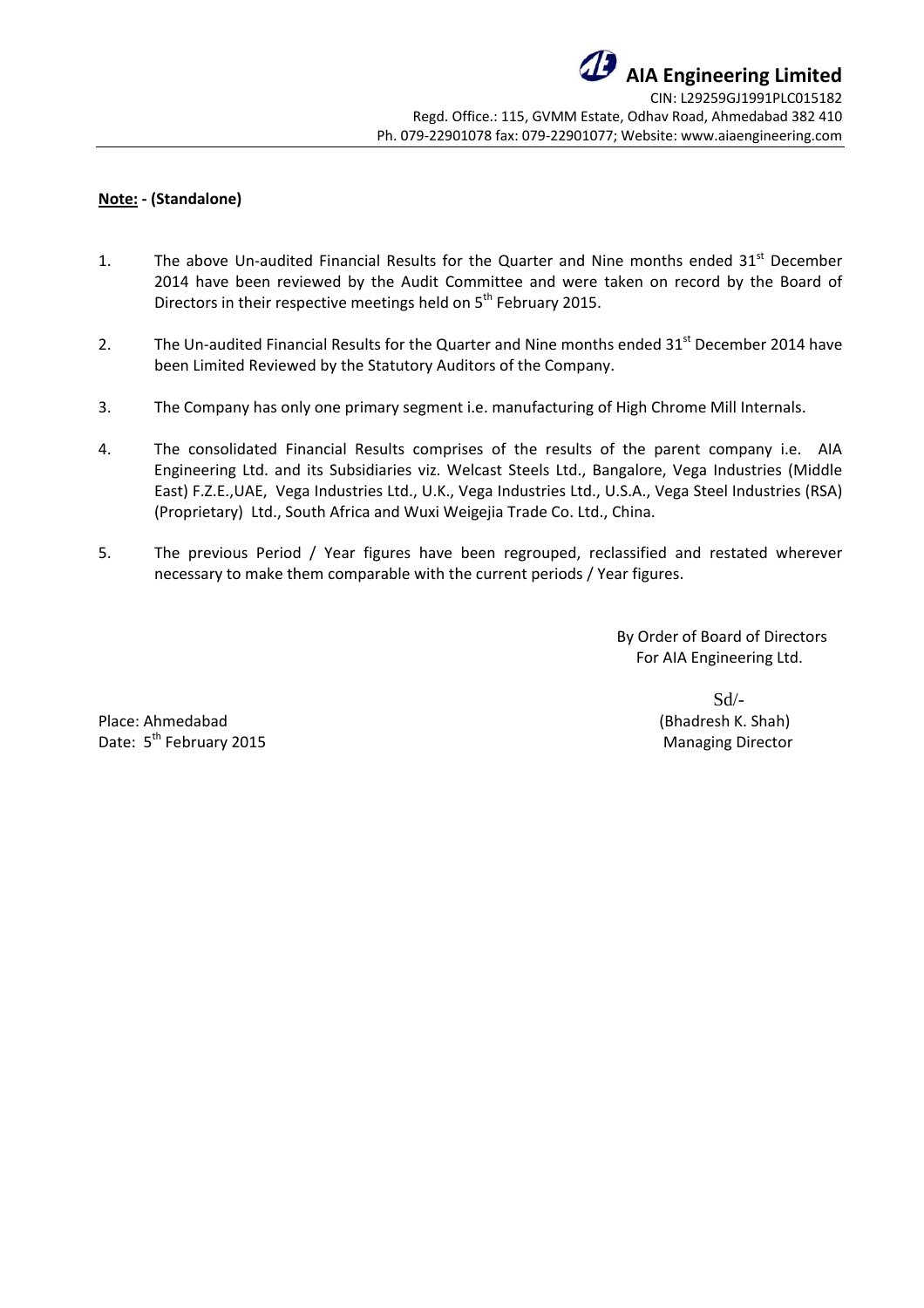

Regd. Office.: 115, GVMM Estate, Odhav Road, Ahmedabad 382 410

CIN: L29259GJ1991PLC015182; Ph. 079‐22901078 Fax: 079‐22901077; Website: www.aiaengineering.com

PART I PART I CONSERVATION ON AUDITED FINANCIAL RESULTS FOR THE QUARTER & NINE MONTHS ENDED 31<sup>st</sup> DECEMBER, 2014

|              | (Rs. in Lacs)                                                            |                                                  |                    |                   |                    |                  |                    |  |
|--------------|--------------------------------------------------------------------------|--------------------------------------------------|--------------------|-------------------|--------------------|------------------|--------------------|--|
| Sr.          | <b>Particulars</b>                                                       | <b>CONSOLIDATED FINANCIALS</b>                   |                    |                   |                    |                  |                    |  |
| No.          |                                                                          | <b>Quarter ended</b><br><b>Nine Months ended</b> |                    |                   |                    |                  | Year ended         |  |
|              |                                                                          | 31.12.2014                                       | 30.09.2014         | 31.12.2013        | 31.12.2014         | 31.12.2013       | 31.03.2014         |  |
|              |                                                                          | Un-audited<br>(1)                                | Un-audited         | Un-audited        | Un-audited         | Un-audited       | Audited            |  |
| $\mathbf{1}$ | Net Sales / Income from operations (Net of Excise duty)                  | 49292.68                                         | (2)<br>55360.73    | (3)<br>50737.77   | (4)<br>152047.82   | (5)<br>145105.54 | (6)<br>201676.88   |  |
|              | <b>Other Operating Income</b>                                            | 2138.42                                          | 1878.86            | 1884.63           | 5834.81            | 5236.90          | 6330.95            |  |
|              | <b>Total Income from Operations (net)</b>                                | 51431.10                                         | 57239.59           | 52622.40          | 157882.63          | 150342.44        | 208007.83          |  |
| $\mathbf{2}$ | Expenditure :                                                            |                                                  |                    |                   |                    |                  |                    |  |
|              | a) Cost of Material Consumed                                             | 21354.04                                         | 22966.46           | 19123.08          | 64970.51           | 52995.59         | 72681.49           |  |
|              | b) Purchase of Stock-in-Trade                                            |                                                  |                    | $\sim$            |                    |                  |                    |  |
|              | c)Changes in Inventories of Finished Goods, Work-in-progress             | (7002.92)                                        | (472.92)           | (2145.54)         | (10548.05)         | 3091.13          | 6958.68            |  |
|              | and stock-in-trade                                                       | 2400.75                                          |                    | 2887.80           | 7053.46            | 7316.17          | 8883.53            |  |
|              | d) Employee benefits expense<br>e) Depreciation & amortization expenses  | 1811.14                                          | 2323.03<br>2176.85 | 930.44            | 5170.58            | 2732.22          | 3814.22            |  |
|              | f) Other Expenses                                                        | 19456.22                                         | 17640.25           | 20731.86          | 53674.51           | 53248.27         | 69269.67           |  |
|              | g) Total Expenditure (a+b+c+d+e+f))                                      | 38019.23                                         | 44633.67           | 41527.64          | 120321.01          | 119383.38        | 161607.59          |  |
| 3            | Profit from Operations before other Income, Finance Costs &              | 13411.87                                         | 12605.92           | 11094.76          | 37561.62           | 30959.06         | 46400.24           |  |
|              | <b>Exceptional Items (1-2)</b>                                           |                                                  |                    |                   |                    |                  |                    |  |
| 4            | Other Income                                                             | 2330.08                                          | 2006.78            | 1280.80           | 6619.88            | 2150.39          | 3341.49            |  |
| 5.           | Profit from ordinary activities before Finance Costs &                   | 15741.95                                         | 14612.70           | 12375.56          | 44181.50           | 33109.45         | 49741.73           |  |
|              | <b>Exceptional Items (3+4)</b>                                           |                                                  |                    |                   |                    |                  |                    |  |
| 6            | <b>Finance Costs</b>                                                     | 90.66                                            | 107.93             | 44.50             | 228.33             | 396.01           | 636.45             |  |
| 7            | Profit from ordinary activities after Finance Costs but before           | 15651.29                                         | 14504.77           | 12331.06          | 43953.17           | 32713.44         | 49105.28           |  |
|              | <b>Exceptional Items (5-6)</b>                                           |                                                  |                    |                   |                    |                  |                    |  |
| 8            | <b>Exceptional Items</b>                                                 |                                                  | 14504.77           | 3111.00           |                    | 3111.00          | 3111.00            |  |
| 9            | Profit (+) / Loss (-) from Ordinary Activities before Tax (7-8)          | 15651.29                                         |                    | 9220.06           | 43953.17           | 29602.44         | 45994.28           |  |
| 10           | Tax Expenses (Provision for Taxation)                                    |                                                  |                    |                   |                    |                  |                    |  |
|              | <b>Current Tax</b><br>(i)<br>(ii) Deferred Tax                           | 4114.63<br>34.94                                 | 3670.04<br>6.78    | 2586.61<br>(5.97) | 11779.78<br>308.45 | 8930.97<br>79.09 | 13254.74<br>167.62 |  |
|              |                                                                          |                                                  |                    |                   |                    |                  |                    |  |
|              | Total Tax (i+ii)                                                         | 4149.57                                          | 3676.82            | 2580.64           | 12088.23           | 9010.06          | 13422.36           |  |
|              | 11   Net Profit (+) / Loss (-) from Ordinary Activities after Tax (9-10) | 11501.72                                         | 10827.95           | 6639.42           | 31864.94           | 20592.38         | 32571.92           |  |
| 12           | Extraordinary Items (Net of Tax Expenses Rs. NIL).                       |                                                  |                    |                   |                    |                  |                    |  |
| 13           | Net Profit (+) / Loss (-) for the period (11-12)                         | 11501.72                                         | 10827.95           | 6639.42           | 31864.94           | 20592.38         | 32571.92           |  |
| 14           | Less: Share of profit / (loss) of Associates                             |                                                  |                    |                   |                    |                  |                    |  |
| 15           | Less: Minority Interest                                                  | (2.56)                                           | 21.27              | 16.33             | 39.53              | 54.64            | 74.94              |  |
| 16           | Net Profit after Minority Interest (13-14-15)                            | 11504.28                                         | 10806.68           | 6623.09           | 31825.41           | 20537.74         | 32496.98           |  |
| 17           | Less: Prior Period Adjustment                                            |                                                  |                    |                   |                    |                  |                    |  |
|              | 18 Net Profit after Adjustment (16-17)                                   | 11504.28                                         | 10806.68           | 6623.09           | 31825.41           | 20537.74         | 32496.98           |  |
| 19           | Paid-up Equity Share Capital - Face Value of Rs.2 each.                  | 1886.41                                          | 1886.41            | 1886.41           | 1886.41            | 1886.41          | 1886.41            |  |
| 20           | Reserves excluding Revaluation Reserves as per Balance Sheet of          |                                                  |                    |                   |                    |                  | 171987.01          |  |
|              | Previous accounting year                                                 |                                                  |                    |                   |                    |                  |                    |  |
| 21           | Earning Per Share (EPS) (In Rs.)                                         |                                                  |                    |                   |                    |                  |                    |  |
|              | Basic and diluted EPS before & after Extraordinary items for the         |                                                  |                    |                   |                    |                  |                    |  |
|              | period, for the year to date and for the previous year (not to be        |                                                  |                    |                   |                    |                  |                    |  |
|              | annualised)                                                              |                                                  |                    |                   |                    |                  |                    |  |
|              | <b>BASIC</b>                                                             | 12.20                                            | 11.46              | 7.02              | 33.74              | 21.77            | 34.45              |  |
|              | <b>DILUTED</b>                                                           | 12.20                                            | 11.46              | 7.02              | 33.74              | 21.77            | 34.45              |  |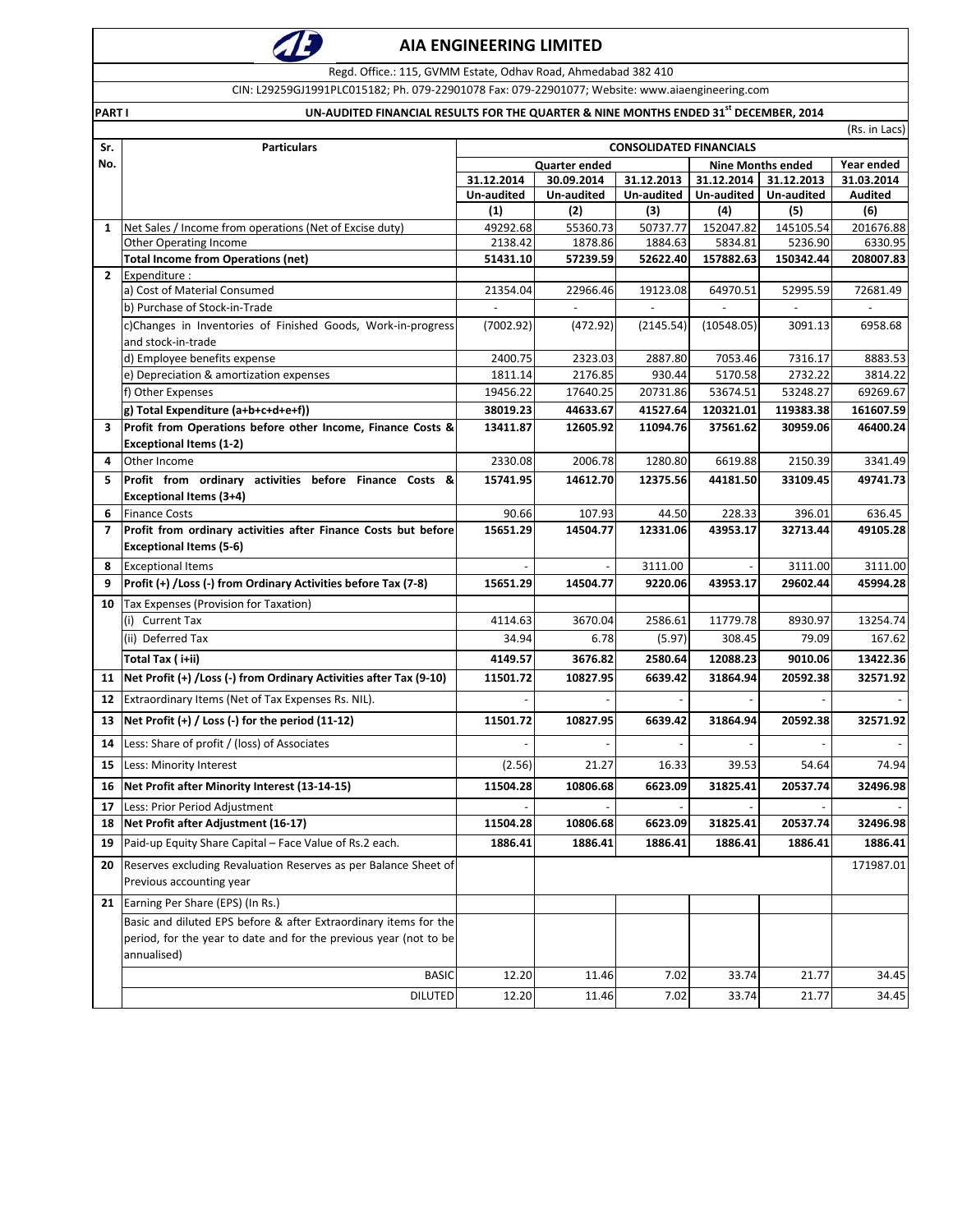

Regd. Office.: 115, GVMM Estate, Odhav Road, Ahmedabad 382 410

CIN: L29259GJ1991PLC015182; Ph. 079‐22901078 Fax: 079‐22901077; Website: www.aiaengineering.com

|                | UN-AUDITED FINANCIAL RESULTS FOR THE QUARTER & NINE MONTHS ENDED 31 <sup>st</sup> DECEMBER, 2014<br><b>PART II</b> |                                |            |            |                          |            |            |  |
|----------------|--------------------------------------------------------------------------------------------------------------------|--------------------------------|------------|------------|--------------------------|------------|------------|--|
| Sr.            | <b>Particulars</b>                                                                                                 | <b>CONSOLIDATED FINANCIALS</b> |            |            |                          |            |            |  |
| No.            |                                                                                                                    | Quarter ended                  |            |            | <b>Nine Months ended</b> | Year ended |            |  |
|                |                                                                                                                    | 31.12.2014                     | 30.09.2014 | 31.12.2013 | 31.12.2014               | 31.12.2013 | 31.03.2014 |  |
| Α.             | <b>PARTICULARS OF SHAREHOLDING</b>                                                                                 |                                |            |            |                          |            |            |  |
| 1              | <b>Public Shareholding</b>                                                                                         |                                |            |            |                          |            |            |  |
|                | No. of Equity Shares                                                                                               | 36171450                       | 36171450   | 36171250   | 36171450                 | 36171250   | 36171250   |  |
|                | Percentage of Shareholding                                                                                         | 38.35%                         | 38.35%     | 38.35%     | 38.35%                   | 38.35%     | 38.35%     |  |
| $\overline{2}$ | Promoters & Promoter group Shareholding                                                                            |                                |            |            |                          |            |            |  |
|                | (a) - Pledged/Encumbered - Number of Shares                                                                        | <b>NIL</b>                     | <b>NIL</b> | <b>NIL</b> | <b>NIL</b>               | <b>NIL</b> | <b>NIL</b> |  |
|                | - Percentage of shares (as a % of the total shareholding of<br>promoter and promoter group)                        | N.A.                           | N.A.       | N.A.       | N.A.                     | N.A.       | N.A.       |  |
|                | - Percentage of shares (as a % of the total share capital of the                                                   | N.A.                           | N.A.       | N.A.       | N.A.                     | N.A.       | N.A.       |  |
|                | Company).                                                                                                          |                                |            |            |                          |            |            |  |
|                | (b) Non-encumbered                                                                                                 |                                |            |            |                          |            |            |  |
|                | - Number of Shares                                                                                                 | 58148920                       | 58148920   | 58149120   | 58148920                 | 58149120   | 58149120   |  |
|                | - Percentage of shares (as a % of the total shareholding of<br>promoter and promoter group)                        | 100%                           | 100%       | 100%       | 100%                     | 100%       | 100%       |  |
|                | - Percentage of shares (as a % of the total share capital of the<br>Company).                                      | 61.65%                         | 61.65%     | 61.65%     | 61.65%                   | 61.65%     | 61.65%     |  |
|                | <b>Particulars</b>                                                                                                 | 31.12.2014                     |            |            |                          |            |            |  |
| B              | <b>INVESTOR COMPLAINTS</b>                                                                                         |                                |            |            |                          |            |            |  |
|                | Pending at the beginning of the year                                                                               |                                | <b>NIL</b> |            |                          |            |            |  |
|                | Received during the Quarter                                                                                        |                                | <b>NIL</b> |            |                          |            |            |  |
|                | Disposed of during the Quarter                                                                                     |                                | <b>NIL</b> |            |                          |            |            |  |
|                | Remaining unresolved at the end of the Quarter                                                                     |                                | <b>NIL</b> |            |                          |            |            |  |